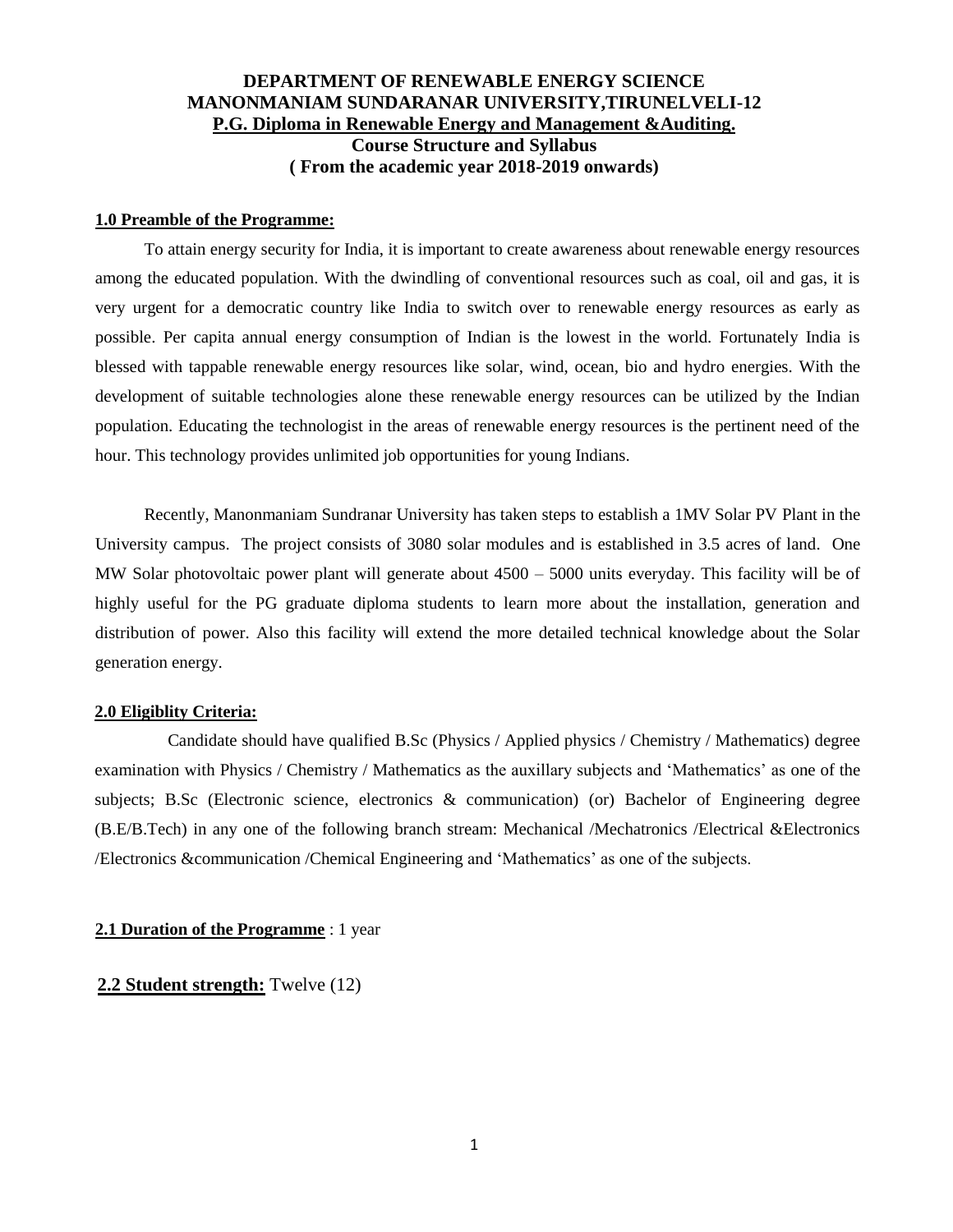# *3.0 Course Structure:*

## *Semester I:*

| <b>Sem</b>   | S.No           | <b>Subject Status</b>                                        | <b>Subjects</b>                                                                    | <b>Credits</b> | <b>Teaching Hour</b><br>/Week |
|--------------|----------------|--------------------------------------------------------------|------------------------------------------------------------------------------------|----------------|-------------------------------|
|              | 1              | $Paper - I$                                                  | <b>Energy and Environment</b>                                                      | $\overline{4}$ | 04                            |
|              | $\overline{2}$ | $Paper - II$                                                 | Renewable Energy Sources - I                                                       | 4              | 04                            |
|              | $\overline{3}$ | $Paper - III$                                                | Energy Efficiency in Thermal and                                                   | $\overline{4}$ | 04                            |
| I            |                |                                                              | Electrical systems                                                                 |                |                               |
|              | $\overline{4}$ | $Paper - IV$                                                 | <b>Energy Auditing and Management</b>                                              | $\overline{4}$ | 04                            |
|              | 5              | $Practical-I$<br><b>Electrical and Electronic Principles</b> |                                                                                    | 4              | 08                            |
|              |                |                                                              | 20                                                                                 | 24             |                               |
|              | 6              | $Paper - V$                                                  | Renewable Energy Sources - II                                                      | 4              | 04                            |
|              | $\overline{7}$ | $Paper - VI$                                                 | Solar Energy - Conversion Technologies<br>and Utilization                          | $\overline{4}$ | 04                            |
| $\mathbf{I}$ | 8              | $Practical - II$                                             | Solar Energy Generation System and Their<br>Utilization – Installing $&$ Servicing | $\overline{4}$ | 04                            |
|              | 9              | Project                                                      | <b>Major Project</b>                                                               | 12             | 12                            |
|              |                |                                                              | <b>Subtotal</b>                                                                    | 24             | 24                            |
|              |                |                                                              | <b>Total</b>                                                                       | 44             | 48                            |

# **4.0 Scheme of Evaluation**

For evaluation of theory papers the Continuous Internal Assessment (CIA) will be of 25 marks and External Examination for 75 marks. Practical"s and Major project carry a maximum of 100 marks with 50 % internal and 50 % external.

## **4.1 Theory papers :**

## (a) Continuous Internal Assessment :

 $\triangleright$  There will be three internal tests, each for a maximum of 25 marks and for a limited portion of the syllabus for all the theory papers. Each test will be held for duration of 1 hour. The question paper pattern for the internal test is given below:

| <b>Section</b> | Type of Questions                              | Max. Marks    |
|----------------|------------------------------------------------|---------------|
| Part A         | Objective Type -5 Questions                    | $5 X 1 = 05$  |
| Part B         | 2 out of 3 problems Questions                  | $2 X 5 = 10$  |
| Part C         | 1 out of 2 Descriptive or Analytical Questions | $1 X 10 = 10$ |
|                | 25                                             |               |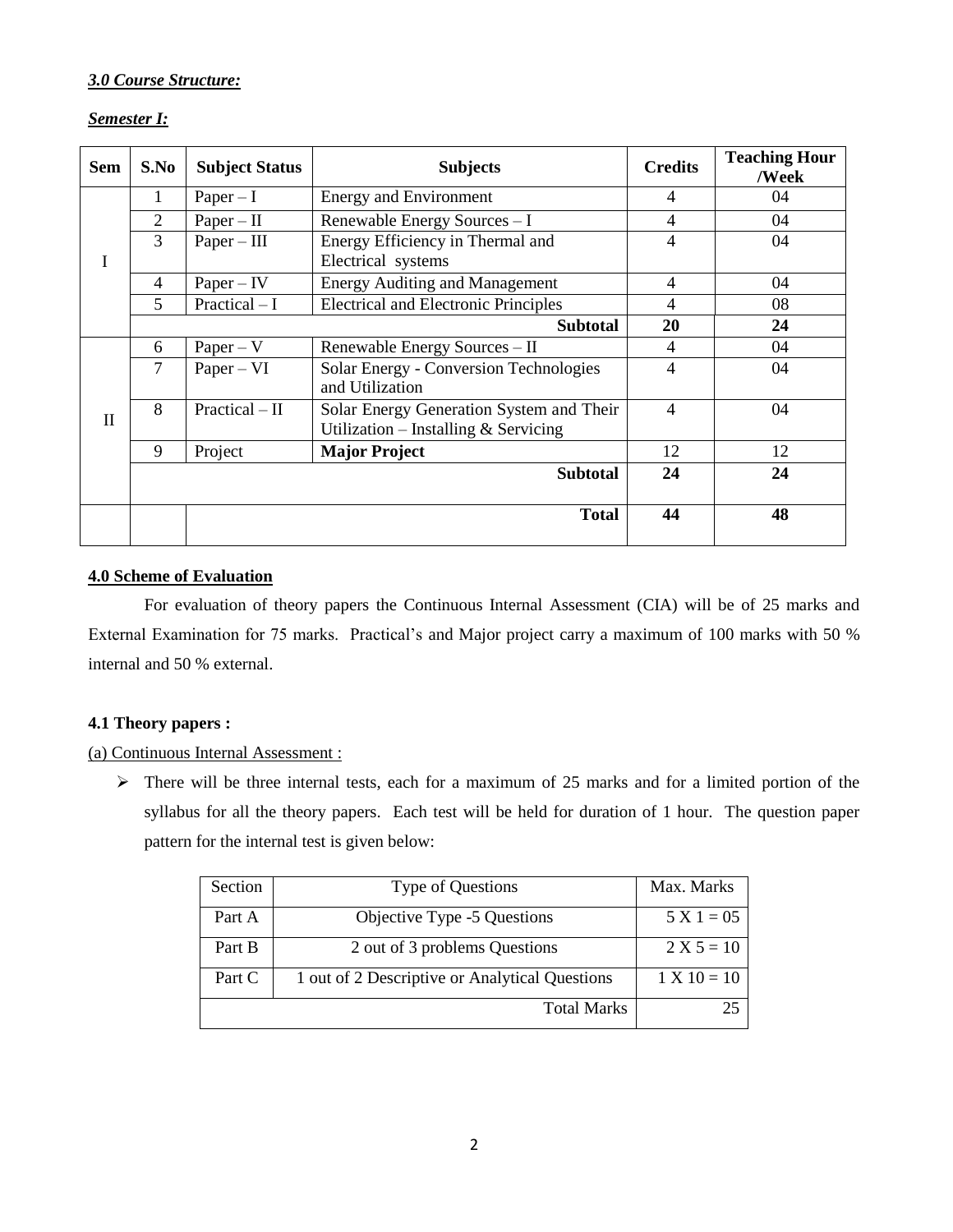- The Continuous Internal Assessment **25 marks** are divided as **20 marks** for the internal written test (average of the marks from the best two tests out of three tests) and **5 marks** for the assignment activities.
- $\triangleright$  There is no passing minimum in the internal test marks for each paper.

# (b) External Examinations :

 $\triangleright$  The duration of the University examination for each theory course is 3 hours. The question paper pattern for the end-semester examination of each theory paper is given below:

| Section | Type of Questions                                                                  | Max. Marks    |
|---------|------------------------------------------------------------------------------------|---------------|
| Part A  | Objective Type -10 Questions<br>(2 from each units)                                | $10 X 1 = 10$ |
| Part B  | Unit-wise choice $-$ Either (a) or (b)<br>$type-5$ Questions Problems              | $5 X 5 = 25$  |
| Part C  | Unit-wise choice-Either (a) or (b)<br>$type-5$ Descriptive or analytical Questions | $5 X 8 = 40$  |
|         | <b>Total Marks</b>                                                                 |               |

- $\triangleright$  There is a passing minimum of 50% in the University examinations in each theory course and there is a passing minimum of 50% in the overall component, i.e. out of the total marks in the CIA component and the University examination for each theory course.
- $\triangleright$  There will be a special supplementary examination for those candidates who have failed in only one subject in the entire programme.

# **4.2 Practical:**

The CIA and the University Examination marks will be awarded as per the table given below:

| <b>Phase of</b><br><b>Examinations</b> | <b>Marks</b>                            |              | <b>Methodology</b>                                                                                                                                                                                                                             |  |
|----------------------------------------|-----------------------------------------|--------------|------------------------------------------------------------------------------------------------------------------------------------------------------------------------------------------------------------------------------------------------|--|
| Phase I -<br>Continuous<br>Assessment  | <b>Continuous Assessment</b> : 25 marks |              | "N" number of practical's be conducted<br>based on the practical's prescribed in the<br>syllabus and the marks should be<br>distributed equally for each practical's.<br>There is no passing minimum in the<br>Internal Continuous Assessment. |  |
|                                        | <b>Test</b><br>$: 25$ marks             |              | Two tests should be conducted and<br>average of tests will be taken                                                                                                                                                                            |  |
|                                        | <b>Total</b>                            | $: 50$ marks | <b>Calculation of marks:</b><br>Sum of marks awarded to number of<br>practical's ( $25$ marks) + the Average<br>Marks of two tests (25 marks).                                                                                                 |  |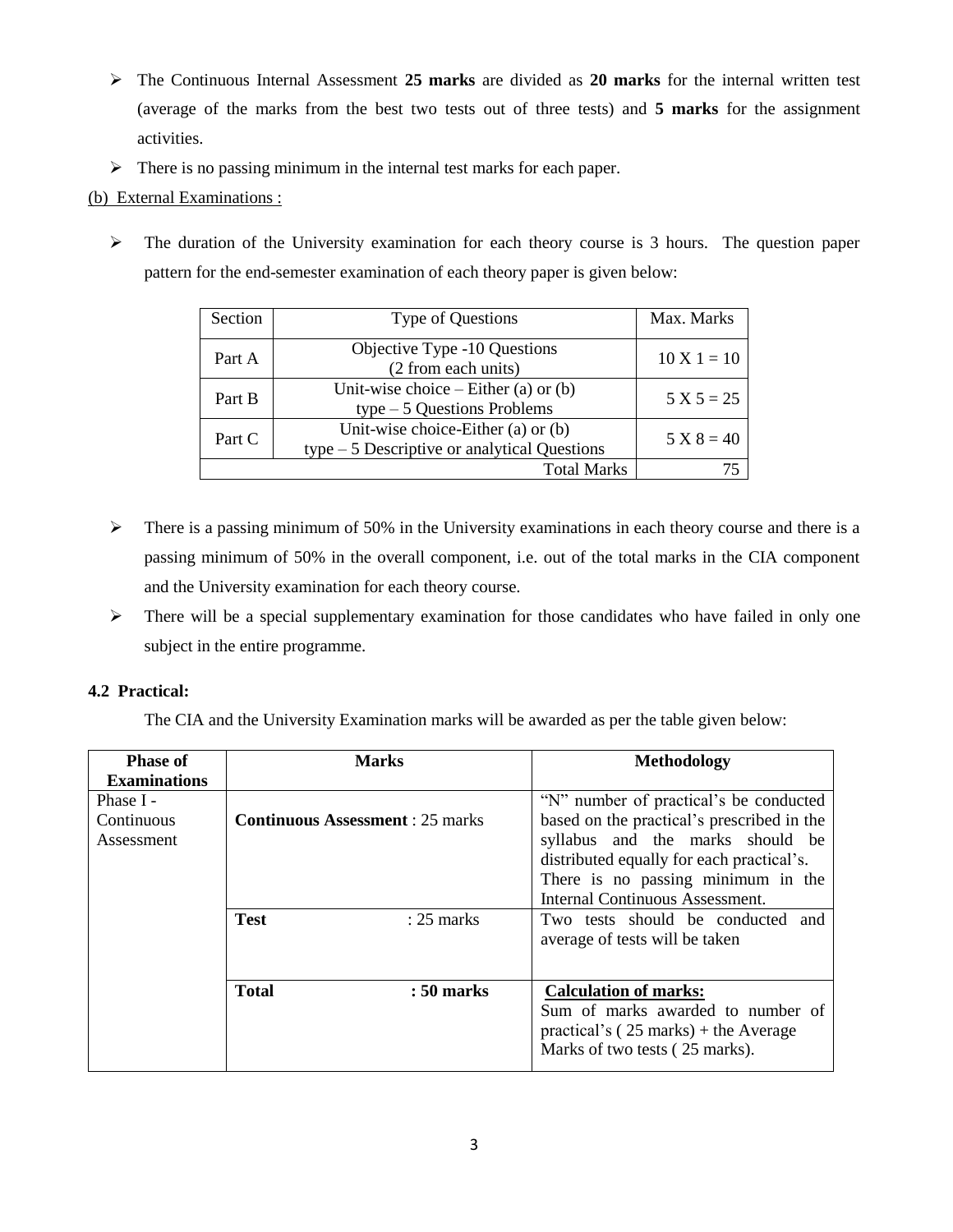| Phase II<br>End<br>$\sim$ |                                                                                                        |              | Only one practical examination be        |  |
|---------------------------|--------------------------------------------------------------------------------------------------------|--------------|------------------------------------------|--|
| semester                  | <b>Course teacher</b>                                                                                  | $: 25$ marks | conducted at the end of semester for the |  |
| assessment<br>-           |                                                                                                        |              | students on lot basis by appointing TWO  |  |
| Practical                 | <b>External Examiner</b>                                                                               | $: 25$ marks | examiners from the same Department /     |  |
| Examinations              |                                                                                                        |              | one from the other institution.          |  |
|                           | <b>Total</b>                                                                                           | $: 50$ marks | 1. Course Teacher                        |  |
|                           |                                                                                                        |              | 2. External Examiner                     |  |
|                           |                                                                                                        |              | (From Other Institution /<br>from        |  |
|                           |                                                                                                        |              | the same Department)                     |  |
|                           | $\left\{ \begin{array}{l} \text{for Practical's : 20 marks} \\ \text{Records} \\ \end{array} \right\}$ |              | Passing minimum: 50% (25 marks) in       |  |
|                           |                                                                                                        |              | the External                             |  |
|                           |                                                                                                        |              |                                          |  |

#### **3.3 Major Project work:**

The major project work shall be a group project with a maximum of two students. After completion of the project work at the end of semester II, each group of students should submit two copies of the project report / thesis to the Department on or before a date as notified for the same. The project viva-voce examination for the students will be conducted individually.

| Examinations        | <b>Marks</b>                                | <b>Assessment</b>        |
|---------------------|---------------------------------------------|--------------------------|
| Phase I - Internal  | $Total - 50 marks$                          | By the Course Teacher    |
|                     |                                             | There is no passing      |
|                     |                                             | minimum for              |
|                     |                                             | Assessment               |
| Phase II - External | Total – 50 marks                            | $\mathbf{B} \mathbf{y}$  |
|                     |                                             | 1. Course Teacher        |
|                     | <b>Course teacher</b> $-25$ marks           |                          |
|                     | <b>External Examiner</b> $-25$ marks        |                          |
|                     |                                             | 2. External Examiner     |
|                     |                                             | (From Other Institution) |
|                     | For Project – 20 marks]<br>  Viva – 5 marks | / from the same          |
|                     |                                             | Department)              |
|                     |                                             |                          |

There is no passing minimum for the CIA components and for the CIA in total. There is passing minimum of 50% in the University examinations in Project course and there is a passing minimum of 50% in the overall component, i.e. out of the total marks in the CIA component and the University examination for each Project course.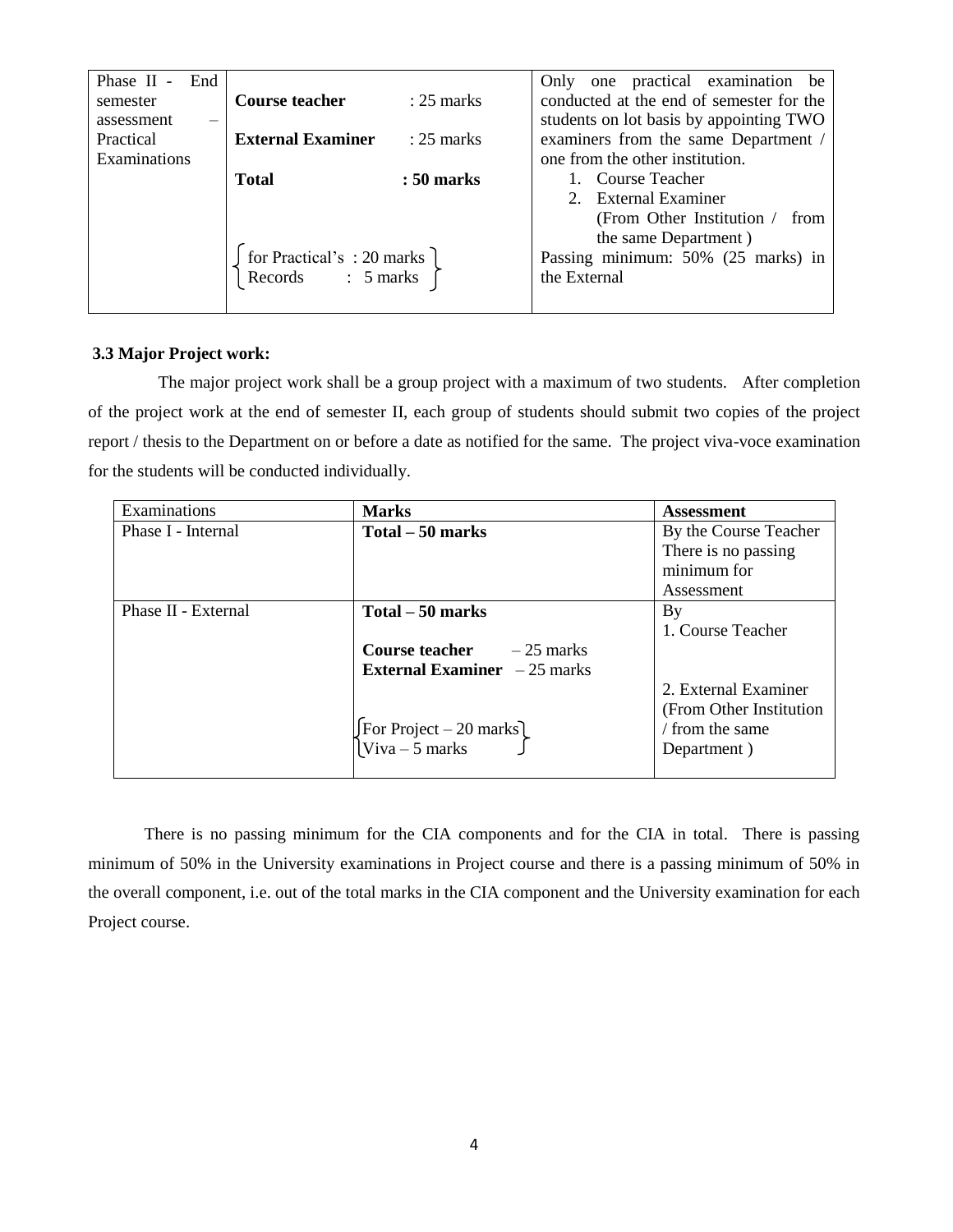#### **ENERGY AND ENVIRONMENT**

#### **Preamble:**

 $\triangleright$  To know about the energy sources and their technologies.

 $\triangleright$  To learn the environmental pollution and climate change.  $\triangleright$  To understand the basic need of carbon free energy.

#### **UNIT I: An Introduction to Energy Sources**

 General - Energy Consumption as a Measure of Prosperity - World Energy Futures - Energy Sources and their Availability – Introduction - Commercial or Conventional Energy Sources - New Energy Technologies - Renewable Energy Sources - Prospects of Renewable Energy Sources. **[1] (10L)**

#### **UNIT II: Environment Energy**

Introduction – Environmental Studies – A Multidisciplinary Approach – Environment – Biogeochemical Cycles – Ecological Pyramids – Ecosystem – Food chain – Food Web – Ten Per Cent Law – Terrestrial Ecosystems - Pollution – Air Pollution – Water Pollution. **[2] (12L)**

#### **UNIT III: Global Climate Change**

Ground Water Depletion – Soil Pollution – Global Climate Change- Climate Change – Adverse Effects of global Warming – Sensitivity, Adaptability and Vulnerability – Prominent Climate Change, Vulnerability and Impacts in India – Global Warming Potential – Forest Resources of India – Water Management in India - Ecological Succession – Biodiversity – Population Growth – Important Days w.r.t Environment. **[2] (14L)**

#### **UNIT IV: The Climate before the Collapse**

Climate Changes Today – The Ice is Slowly Melting – Natural Catastrophes Occur More Frequently – The Guilty Parties – Causes of Climate Change – The Greenhouse Effect – The Prime Suspect: Carbon Dioxide – Other Culprits – Recommendations for Effective Climate Protection – International Climate Policy – Self-Help Climate Protection – Less Efficient - Energy Use and Waste Today **[3, 4] (12L)**

#### **UNIT V: Carbon Free Energy**

Options for Carbon Free Energy Supply - Efficient Power Plants - More Power With Less Carbon Dioxide - Carbon Dioxide Sequestering away with Carbon Dioxide - Nuclear Energy Squeaky clean - Combined Heat and Power Using Fuel Twice - Saving Energy - Achieving More With Less - Renewable energy sources - No End to What is available - Options for Protecting The Climate - Down with Primary Energy **[3]**

> **(12L) (Total : 60L)**

## **Textbooks:**

- 1. G. D. Rai, Non-conventional energy sources, Khanna Publishers, New Delhi,  $6<sup>th</sup>$  reprint, 2012.
- 2. D.P.Kothari ,K.C.Singal, Rakesh Ranjan, Renewable Energy Sources and Emerging Technologies, PHI Learning Private Limited, New Delhi, 2014.
- 3. Volker Quaschning, Renewable Energy and Climate Change, Willy India Pvt Ltd, New Delhi, 2012.
- 4. Domkundwar, Solar Energy and Non- Conventional Energy Sources, Dhanpat Rai & Co, New Delhi, 2010.

## **References:**

- 1. Godfrey Boyle, Renewable Energy: Power for a sustainable Future, Alden Oess Limited Oxford, 1996.
- 2. Chetan Singh Solanki, Solar photovoltaic technology and systems, PHI learning private limited, Delhi, Recent edition, 2013.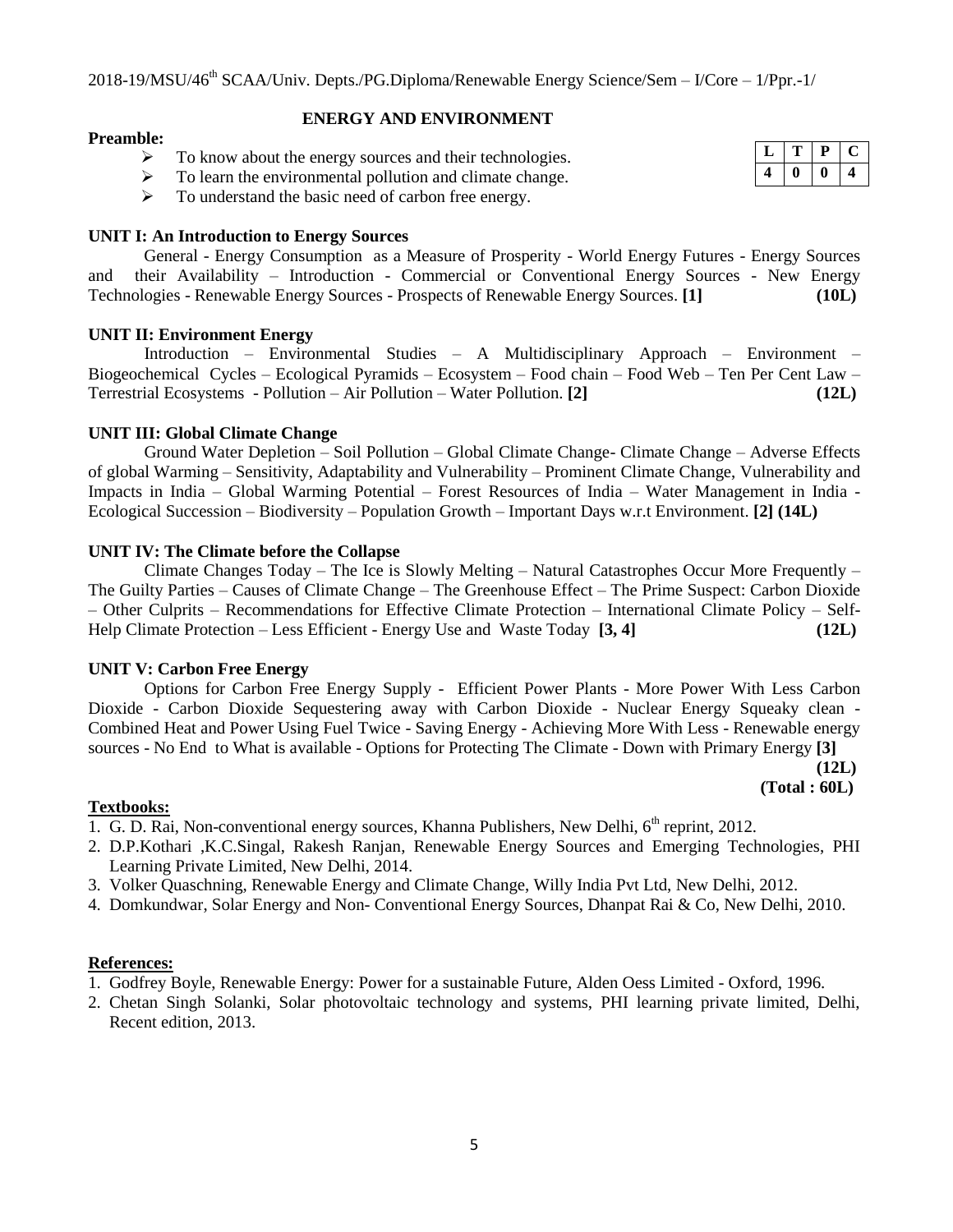#### **RENEWABLE ENERGY SOURCES – I**

#### **Preamble:**

 $\triangleright$  To understand the different kinds of Energy sources. To study the basis of solar energy and solar radiation measurement. To learn the fundamental principles and theory of wind energy conversion system. Student will acquire enough knowledge enough knowledge about the renewable energy resources

#### **UNIT I: Introduction to Energy Sources**

Conventional energy sources: coal – oil – agricultural and organic waste – water power – nuclear power – new energy technologies. Non conversional energy sources: solar – wind – bio mass and bio gas – ocean thermal energy - tidal energy – wave energy – hydrogen energy – fuel cells.

#### **UNIT II: Solar energy**

# Basis of solar energy – Solar radiation analysis: The structure of the sun - Solar constant – solar radiation outside the Earth"s atmospheres – Solar radiation at the Earth"s surface - solar radiation geometry – Determination of solar time- Derived solar angle – Sunrise, Sunset and Day length.

Solar Radiation measurement: Pyrheliometers – Pyranometers – Sunshine recorder. Solar radiation data – estimation of average solar radiation – estimation of direct and diffuse radiation – Solar radiation on tilted surface.

#### **UNIT III: Solar thermal energy**

Conduction – Radiation – Reflectivity – Transmissivity – Convection – Heat exchangers – Heat transfer through an insulated wall or pipe – Physical principles of the conversion of solar radiation into heat – Flat-plate collectors – Thermal losses and efficiency – Characteristics – Evaluation of overall loss coefficient – Thermal analysis of Flat – Plate Collector and useful heat gained by the fluid.

#### **UNIT IV: Photovoltaic system - I**

Introduction – Semiconductor Principles – Photo-voltaic principles – Power Output and conversion efficiency – Limitations to PV cell efficiency – Advantages and Disadvantages of Photovoltaic solar energy conversion.

#### **UNIT V: Photovoltaic system - II**

Types of Solar cells – Solar cell production / construction – Applications of solar Photovoltaic system – Storage batteries – Design of Photovoltaic systems.

# **Text Books:**

3. G. D. Rai, Non - Conventional Energy Sources, Khanna Publishers, New Delhi, Fifth Edition, 2012.

- 4. Godfrey Boyle, Renewable Energy: Power for a sustainable Future, Alden Oess Limited Oxford, 1996.
- 5. G. D. Rai, Solar Energy Utilisation, Khanna Publishers, Delhi, 13<sup>th</sup> Reprint, 2018.
- 6. Chetan Singh Solanki, Solar photovoltaic technology and systems, PHI learning private limited, New Delhi, 2013.

#### **References:**

- 1. G.D. Rai. Solar Energy Utilisation, Khanna Publishers, New Delhi, 5<sup>th</sup> Edition, 2009.
- 2. D. P. Kothari, K. C. Singal & Rakesh Ranjan, Renewable energy sources and emerging Technologies, Prentice Hall of India pvt. Ltd., New Delhi, 2008.
- 3. Domkundwar, Solar energy and non-conventional energy resources, Dhanpat Rai & Co. (P) Ltd, First edition, 2010.

**(14L)**

**(13L)**

**(10L)**

#### **(10L)**

# **(13L)**

# **(Total: 60L)**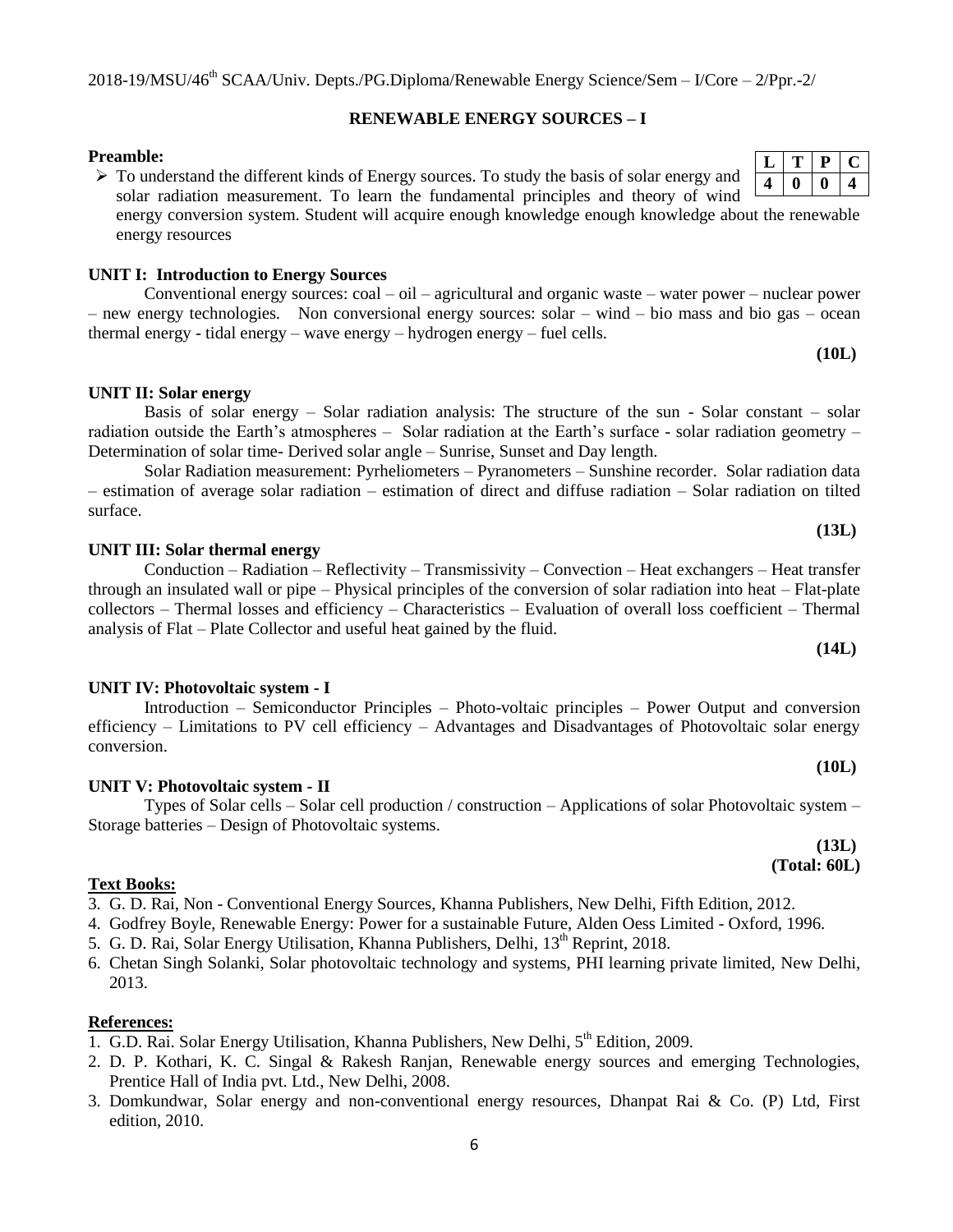#### **ENERGY EFFICIENCY IN THERMAL AND ELECTRICAL SYSTEMS**

#### **Preamble:**

 $\triangleright$  This course helps the students to understand the basic concepts of electrical power supply system especially about refrigerators, electric motors, air compressors, fans and lighting systems and their energy saving opportunities. And also about the thermal systems such as boilers and furnaces.

#### **UNIT – I : Introduction to Electric Power Supply Systems**

Power Generation Plant - Transmission and Distribution Lines **-** Cascade Efficiency - Industrial

End User - Electricity Billing - Electrical Load Management and Maximum Demand Control - Need for Electrical Load Management - Step By Step Approach for Maximum Demand Control - Power Factor Improvement and Benefits - Performance Assessment of Power Factor Capacitors – Transformers - System Distribution Losses - Analysis of Electrical Power Systems.

**Refrigerator:** Types of Refrigeration System - Compressor Types and Application - Selection of a Suitable Refrigeration System - Performance Assessment of Refrigeration Plants - Factors Affecting Performance & Energy Efficiency of Refrigeration Plants - Energy Saving Opportunities **(12L)**

#### **UNIT – II : Electric Motors & Air compressors**

Types of Motor - Motor Characteristics - Motor Efficiency - Field Tests for Determining Efficiency - Stator and Rotor I<sup>2</sup>R Losses - Motor Selection - Energy-Efficient Motors - Factors Affecting Energy Efficiency & Minimizing Motor Losses in Operation - Motor Loading - Speed Control of AC Induction Motors - Motor Load Survey: Methodology

Compressor Types - Compressor Performance - Compressor Efficiency Definitions - Compressed Air System Components - Efficient Operation of Compressed Air Systems - Avoiding Air Leaks and Energy Wastage - Cost of Compressed Air Leakage - Compressor Capacity Assessment. **(12L)**

#### **UNIT – III : Fans & Lighting systems**

Difference between Fans, Blowers and Compressors - Fan Types - Centrifugal Fan: Types - Axial Flow Fan: Types - Common Blower Types - Fan Performance Evaluation and Efficient System Operation - Fan Design and Selection Criteria - Fan Performance and Efficiency - Flow Control Strategies - Fan Performance Assessment - Energy Savings **Opportunities** 

Basic Terms in Lighting System and Features – Lamp Types and their Features - Recommended Illuminance Levels for Various Tasks / Activities / Locations - Methodology of Lighting System Energy Efficiency Study - Energy Efficient Replacement Options - Energy Saving Potential in Street Lighting - Some Good Practices in Lighting.

#### **UNIT – IV: Fuels & combustion**

Introduction to Fuels - Properties of Liquid Fuels - Storage of Fuel oil - Removal of Contaminants - Storage Temperature and Pumping Temperature - Classification, Physical & chemical Properties of Coal - Storage, Handling and Preparation of Coal - Properties of Gaseous Fuels - Properties of Agro Residues - Principle of Combustion – combustion of Coal, Gas and Oil. **(12L)**

#### **UNIT – V: Boiler & Furnace system**

Boiler Specification - Boiler Systems - Boiler Types and Classifications - Performance Evaluation of Boilers - Boiler Blowdown - Boiler Water Treatment - Reverse Osmosis - Recommended boiler and feed water quality - Energy Conservation Opportunities.

Properties of Steam - Enthalpy of Evaporation - The steam phase diagram - Steam Distribution - Steam Pipe Sizing and Design - Proper Selection, Operation and Maintenance of Steam Traps - Types and Classification of Different Furnaces - Typical Furnace System - Heat Transfer in Furnaces - Performance Evaluation of a Typical Furnace. **(12L)**

**(Total : 60L)**

**(12L)**

#### **Textbooks:**

1. A.K.Shaha, Combustion Engineering and Fuel Technology, Oxford & IBH Publishing Company, 2002.

2. http://www.em-ea.org/gbook12.asp

3. http://www.em-ea.org/gbook13.asp

## **References:**

- 1. Electrical energy conservation modules of AIP-NPC, Chennai, 2002.
- 2. James J.Jackson, Steam Boiler Operation, Prentice-Hall Inc, New Jersey, 1980.
- 3. Carl D.Shields, Boilers, McGraw Hill Book Company, U.S, 1961.
- 4. Homi P.Seervai, Fundamentals of Steam Boilers & Pressure Vessel Inspection Techniques by, Macmillan Company of India Ltd, New Delhi, 1974.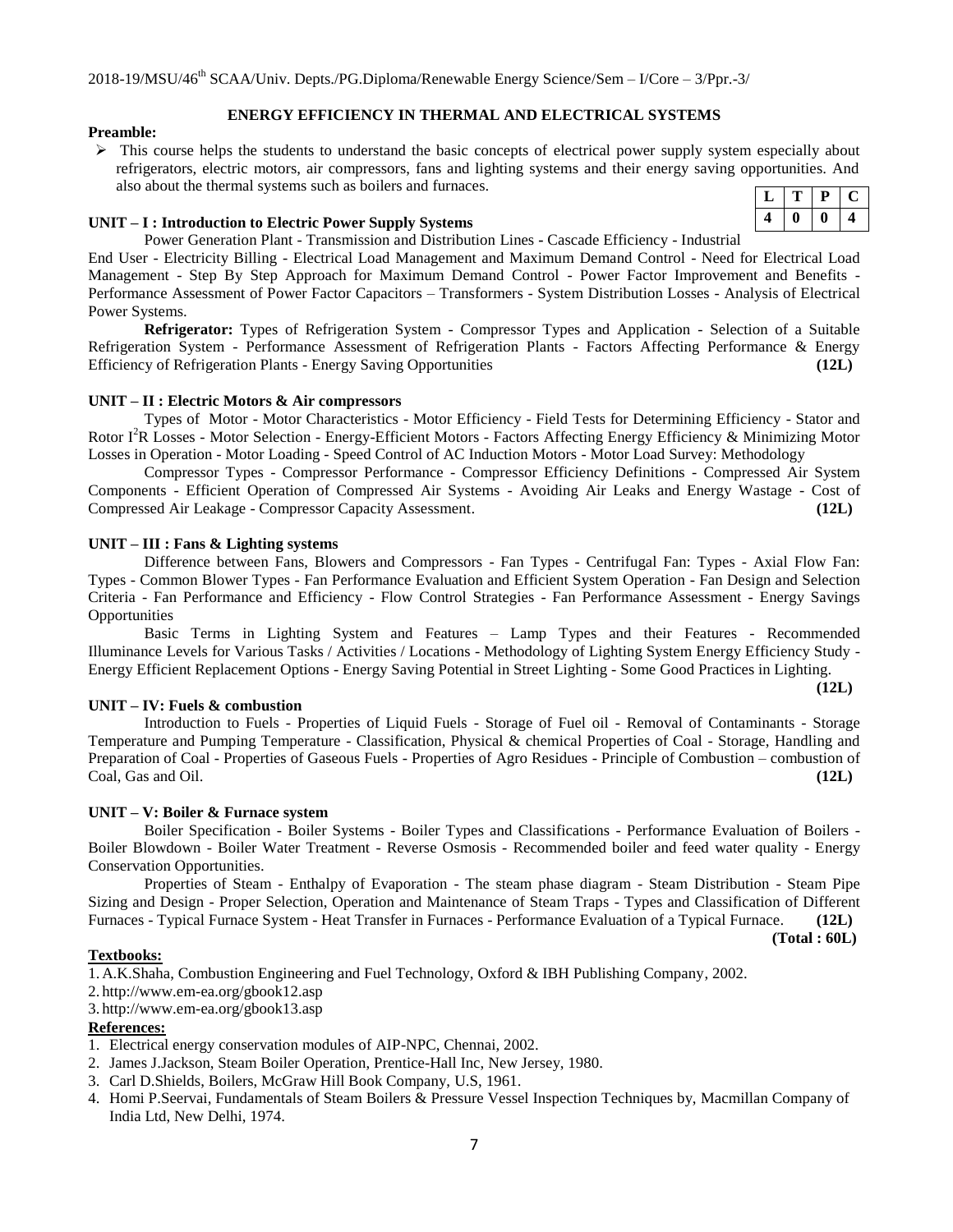## **ENERGY AUDIT AND MANAGEMENT**

#### **Preamble:**

- $\triangleright$  This course helps the students to understand the general aspects of energy audit & management with their objectives and their principles of Energy Management.
- $\triangleright$  It also helps to know about Procedure and Techniques involved in Auditing.
- $\triangleright$  It also provides the aspects of energy policy planning and implementation and also about the energy audit instruments.

#### **UNIT I: Energy Audit Types and Methodology**

Definition & Objectives of Energy Management - Need for Energy Audit - Type of Energy Audit - Preliminary Energy Audit Methodology - Detailed Energy Audit Methodology - Pre Audit Phase Activities - Detailed Energy Audit Activities - Identification of Energy Conservation Opportunities - Classification of Energy Conservation Measures - Energy Audit Reporting Format - Energy Audit Instruments. **(12L)**

## **UNIT II: Energy Action Planning**

Introduction - Energy Management System - Top Management Commitment and Support - Responsibilities and Duties to be Assigned Under The Energy Conservation Act, 2001 – Organization structure of energy management **-** Typical Format of an Energy Policy **-** Data Collection and Management - Reporting and communicating – Analysis and Evaluation - Conduct Technical Assessments & Audits. **(12L)**

#### **UNIT III: Financial Management**

Investment Need, Appraisal and Criteria - Energy Proposals Vs Other Competitive Proposals - Financial Analysis - Protecting Energy Investment - Financial Analysis Techniques - Simple Pay Back Period - Return on Investment - Net Present Value - Internal Rate of Return - Sensitivity and Risk Analysis - Financing Options - Energy Performance Contracting and Role of ESCOS. **(12L)**

## **UNIT IV: Project Management**

Project definition and scope - Four Basic Elements of Project Management - Project Management Life Cycle - Technical Design – Financing – Contracting – Implementation - Project Planning Techniques – Critical Path Method - Program Evaluation and Review Technique - Performance Monitoring. **(12L)**

#### **UNIT V: Energy Monitoring and Targeting**

Definition – Elements of Monitoring  $& Targeting System - A Rational for Monitoring, Targeting and$ Reporting – Data and Information Analysis – Relating Energy Consumption and Production – Case Study – CUSUM Technique.

**Global Environmental Issues:** Ozone Layer Depletion – Ozone Depletion Process – Ozone Depletion Process – Effects of Ozone Layer Depletion – Ozone Depletion Counter Measures – Global Warming. **(12L)**

**(Total : 60L)**

## **Textbooks:**

1. http://www.em-ea.org/gbook11.asp

2. Barun Kumar De, Energy Management, Audit and Conservation, Vrinda Publications Private Ltd.; New Delhi,  $2<sup>nd</sup>$  edition, 2007.

# **References:**

- 1. Clive Beggs, Energy: Management, Supply and Conservation Martins the Printers Ltd., 1<sup>st</sup> Edition, 2002.
- 2. Frank Kreith and Roop Mahajan, Energy management and conservation handbook, CRC Press, Taylor & Francis group, London, 2008.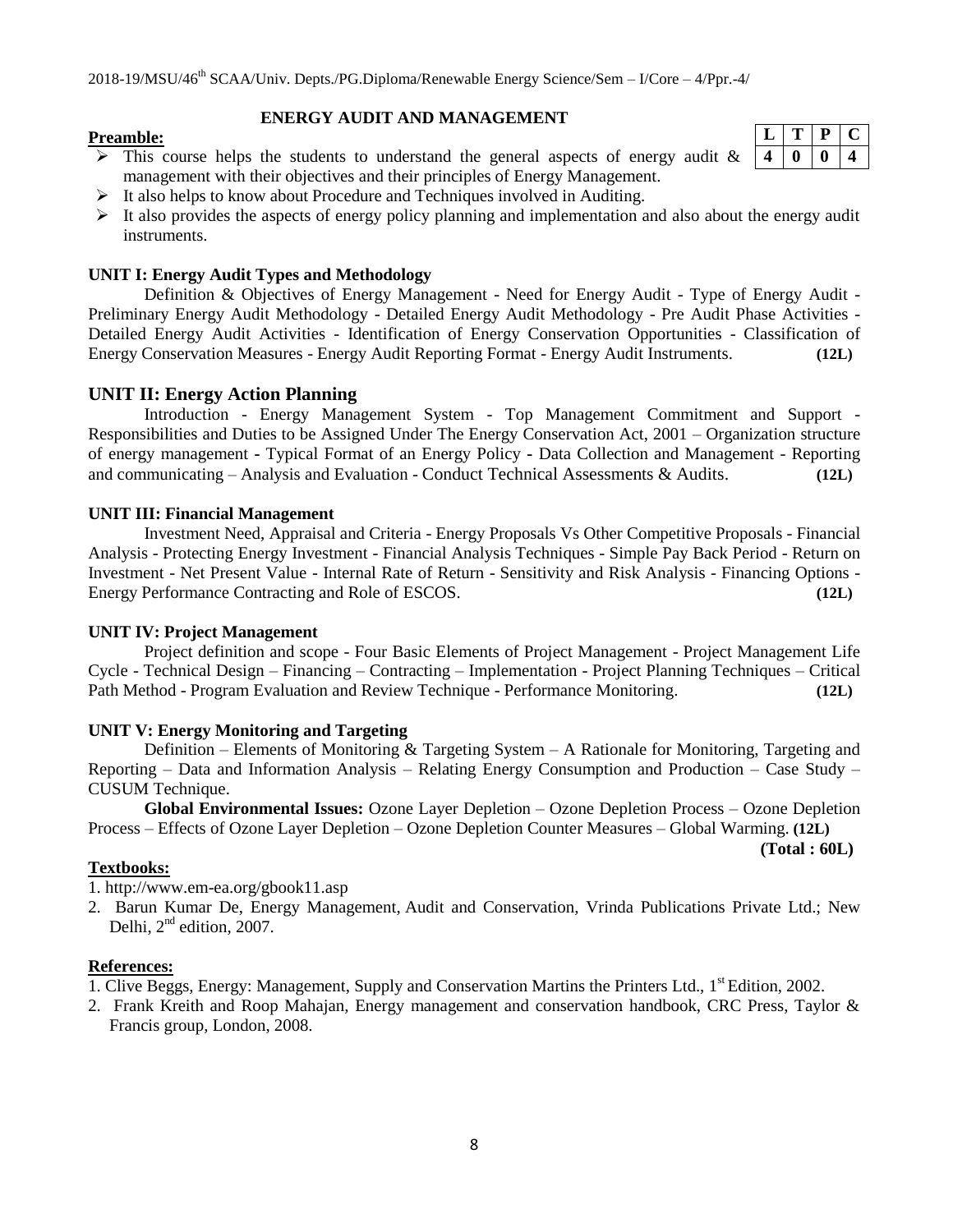2018-19/MSU/46th SCAA/Univ. Depts./PG.Diploma/Renewable Energy Science/Sem – I/Practical – 1/Ppr.-5/

# **PRACTICAL - I : ELECTRICAL AND ELECTRONIC PRINCIPLES**

# **Preamble:**

 $\triangleright$  This course helps the students to impart the practical knowledge of the electrical & Electronics components includes basic logic gates, diode characteristics, operational amplifier, characteristics of LED, Transistor input and transfer characteristics.

# **List of Experiments ( Any 8 ) :**

- 1. Potentiometer Calibration of Voltmeter.
- 2. Resistance in series and parallel.
- 3. To compare the emf"s of the two cells using potentiometer.
- 4. Transistor input and transfer characteristics.
- 5. To determine the resistance of the given wire using Metre Bridge.
- 6. Potentiometer Calibration of Ammeter.
- 7. Capacitance in Series and Parallel.
- 8. To obtain the characteristics of LED.
- 9. Transistor output characteristics.
- 10. Zener Diode characteristics.
- 11. Basic electrical and theory parameter measurements.
- 12. Basic calibration of electrical measuring instruments.
- 13. Safety aspects of measuring instruments.
- 14. Testing of inverters.
- 15. Testing of electrical appliances.
- 16. Load balancing in three phase circuits.

|  | п. | r. |
|--|----|----|
|  |    |    |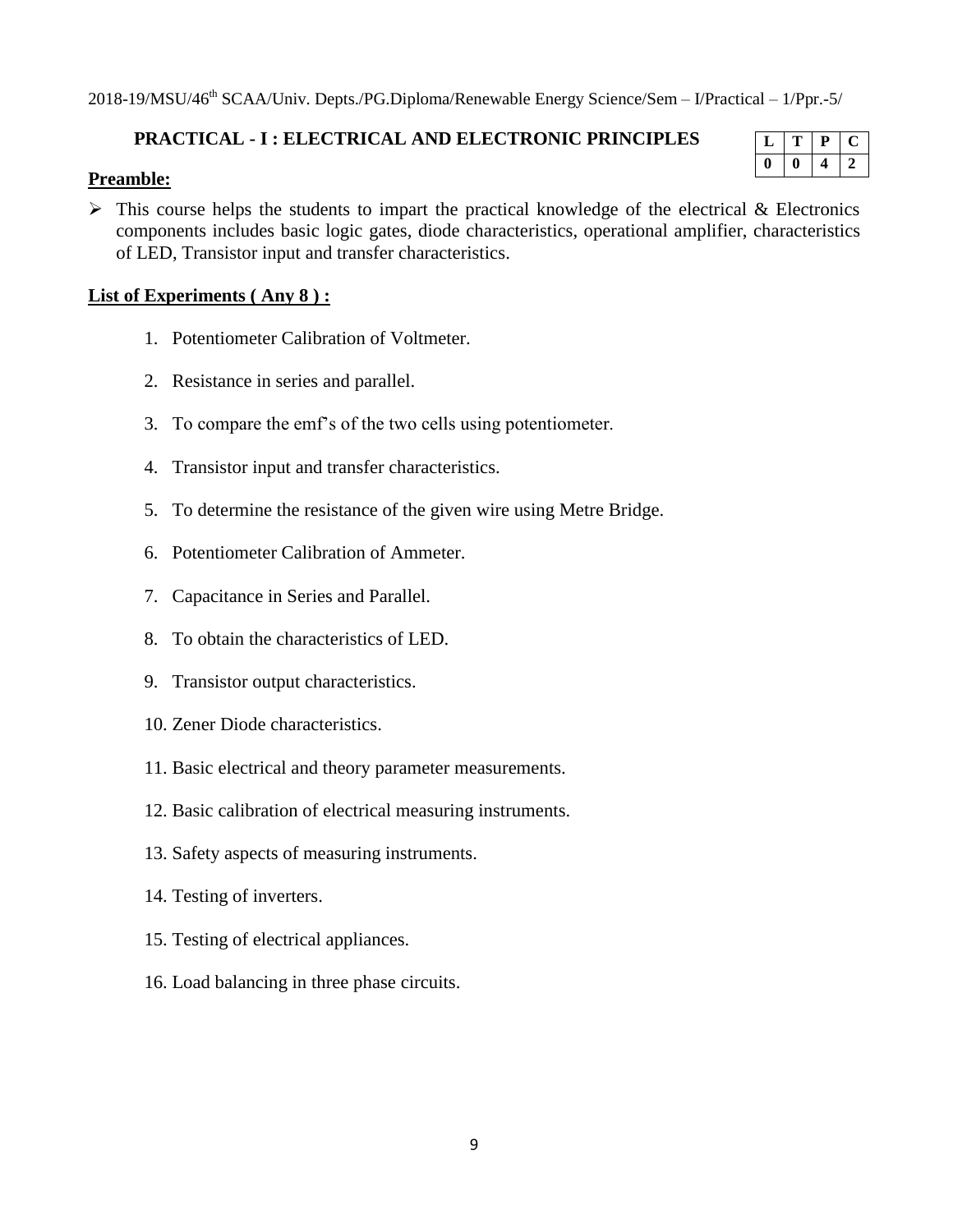#### **RENEWABLE ENERGY SOURCES – II**

- $\triangleright$  This course helps the student to understand the concepts of hydropower system, biomass, bio gasification and liquefaction, biogas plants, power generation system using biofuels, ocean thermal energy, wave energy conversion, geothermal energy.
- $\triangleright$  Student will acquire enough knowledge about the renewable energy resources.

#### **UNIT I: Wind energy & Wind Energy Conversion System**

Basic principles of wind energy conversion: The nature of the wind – the power in the wind – maximum power – forces on the blades - wind energy conversion – Basic components of wind energy conversion system – classification of WEC system – advantage and disadvantage of wind energy system – performance of wind machines **(10L)**

wind energy. Wind energy farms: Grid interfacing of a wind farm – methods of grid connection – grid system and

#### **UNIT II: Generating systems & Wind energy farms** Generating systems – Schemes of electric generation – Generator control. Energy storage – applications of

#### **UNIT III: Biomass**

properties.

**Preamble:**

#### Introduction - Energy Plantation – Biomass conversion technologies – Wet processes – Dry processes – Photosynthesis – Biogas generation – Factors affecting biodigestion or generation of gas – Classification of Biogas plants – Advantages and disadvantages of floating drum plant – Types of biogas plants. **(13L)**

#### **UNIT IV: Small Hydropower system**

Introduction – Power equation – classification of small hyrdropower stations – Classification of water turbines: Reaction turbines, axial flow turbines, tube turbine, bulb turbine, straflo turbine. Impulse turbines: pelton turbine, turgo impulse turbine, Ossberger crossflow turbine.

#### **UNIT V: Other Sources**

**Ocean Thermal Energy Conversion:** Introduction – Methods of ocean thermal electric power generation - Open cycle OTEC system – closed cycle OTEC system – Hybrid cycle OTEC system – Prospects of OTEC in India.

**Ocean Wave Energy Conversion:** Basic principle of Tidal power - Estimate of Energy and Power in simple single basin tidal system – Types of Tidal power plant.

**Geothermal Energy:** Estimates of Geothermal power – Geothermal sources – Hydrothermal resources – Vapour dominated systems – Characteristics of Geothermal steam electric plants.

#### **Text Books:**

- 1. D.P. Kothari, K.C. Singal, Rakesh Ranjan, Renewable energy sources and emerging technologies, PHI learning pvt. Ltd., New Delhi, 2<sup>nd</sup> edition, 2014.
- 2. B. H. Khan, Non conventional energy resources, McGraw Hill Education (India) Pvt. Ltd., New Delhi, 2009.
- 3. G. D. Rai, Non Conventional Energy Sources, Khanna Publishers, New Delhi, 5<sup>th</sup> Edition, 2012.

#### **References:**

- 1. S.Rao and Dr. B.B.Parulekar, Energy Technology- Nonconventional, Renewable & Conventional, Khanna Publishers, New Delhi,  $2<sup>nd</sup>$  edition, 1977.
- 2. Domkundwar, Solar energy and non-conventional energy resources, Dhanpat Rai & Co. (P) Ltd, New Delhi,  $1<sup>st</sup>$ Edition, 2010.

**(13L)**

(**10L)**

(**15L) (Total: 60L)**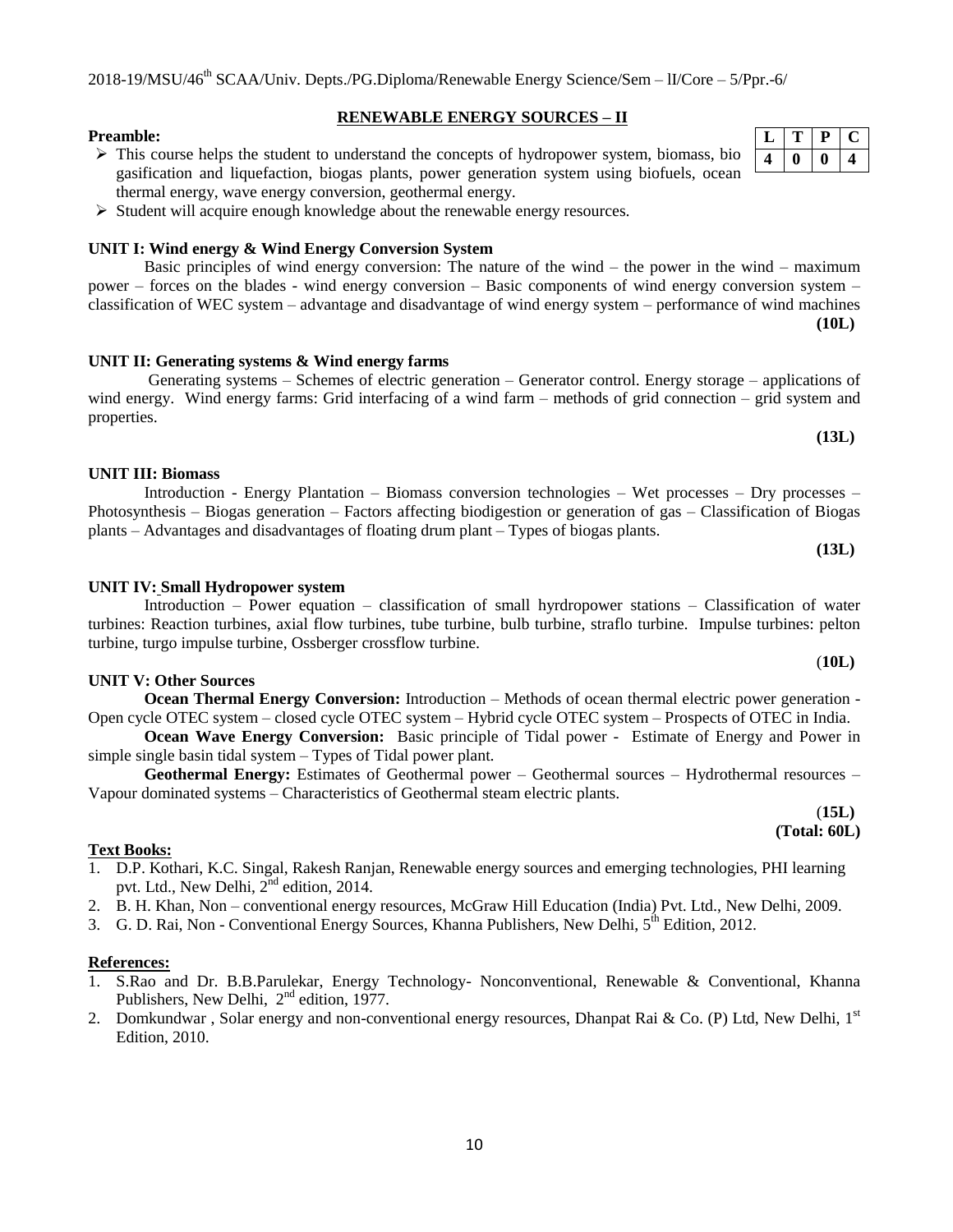## **SOLAR ENERGY - CONVERSION TECHNOLOGIES AND UTILIZATION**

### *Preamble:*

- $\triangleright$  This course helps the students to understand the solar energy radiation, conversion Technologies.
- $\triangleright$  It also includes Thermal energy conversion, Electrical energy conversion and their utilization in industrial application like grain drying, battery charging, solar pumping.

#### **UNIT – I: Measuring devices**

Solar radiation – sun meter – solar insolation and power – solar time – reflectivity of surfaces – use of multi detectual meter – power estimation – contactless thermometer – temperature measurement – efficiency of thermal electrical system.

## **UNIT – II: Solar radiation**

Physical properties and units – measuring devices – day and yearly variations – data collection and interpretations.

## **UNIT – III: Thermal energy conversion**

# Green house principle – solar devices – solar cooker – solar hot water system – solar still – solar dryer – operation and maintenance. **(12L)**

#### **UNIT – IV: Electrical energy conversion**

# Photovoltaic principle – semiconductor solar cells – solar panels – solar industrial electrical system – planning and method of installation – hybrid system – estimation of cost and payback period – maintenance procedure.

Solar parabolic concentrator – high temperature generation – solar pumping – battery charging

## **UNIT – V: Industrial applications**

## **Textbooks:**

1. G.N. Tiwari, Solar Energy: Fundamentals, Design, Modelling and Applications, Narosa Publishing House, New Delhi, 2007.

– grain drying – optical fiber illumination – distilled water production – solar passive architecture.

#### **References:**

- 1. Domkundwar, Solar energy and non-conventional energy resources, Dhanpat Rai & Co. (P) Ltd, New Delhi, First edition, 2010.
- 2. D. P. Kothari, K. C. Singal & Rakesh Ranjan, Renewable energy sources and emerging Technologies, Prentice Hall of India pvt. Ltd., New Delhi, 2<sup>nd</sup> edition, 2008.
- 3. G. D. Rai, Solar Energy Utilisation, Khanna Publishers, New Delhi, 13<sup>th</sup> Reprint, 2018.

**(12L)**

**(12L)**

 **(Total : 60 L)**

**(12L)**

**(12L)**